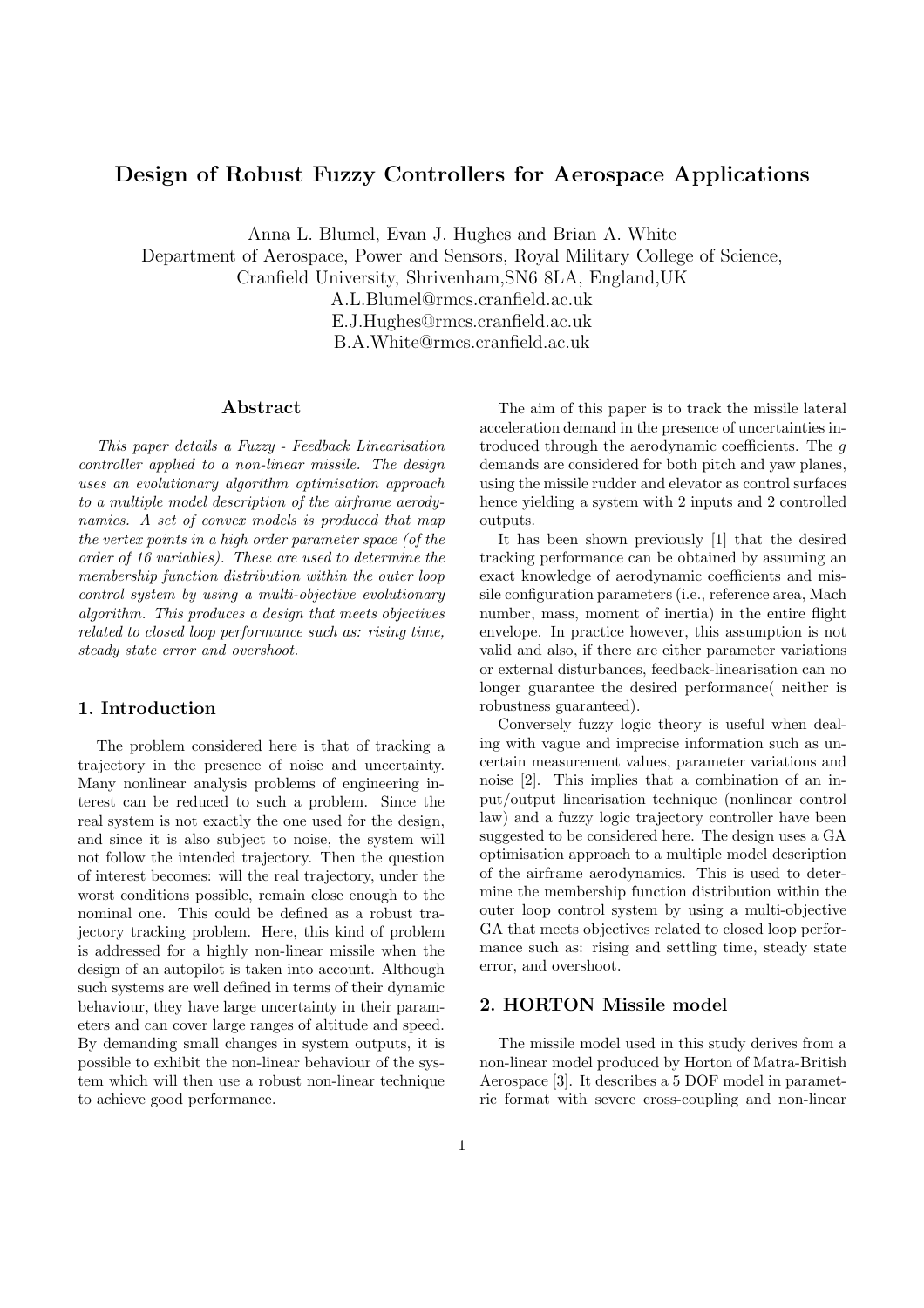behaviour. This study will look at the reduced problem of a 4 DOF controller for the pitch and yaw planes without roll coupling. The angular and translational equations of motion of the missile airframe are given by:

$$
\dot{q} = \frac{1}{2} I_{yz}^{-1} \rho V_o S d(\frac{1}{2} dC_{mq} q + C_{mw} w + V_o C_{m\eta} \eta)
$$
  
\n
$$
\dot{w} = \frac{1}{2m} \rho V_o S (C_{zw} w + V_o C_{z\eta} \eta) + Uq
$$
 (1)  
\n
$$
\dot{r} = \frac{1}{2} I^{-1} \rho V_s S d(\frac{1}{2} dC_{rr} + C_{rr} v + V C_{rr} \eta)
$$

$$
\dot{r} = \frac{1}{2} I_{yz}^{-1} \rho V_o S d(\frac{1}{2} dC_{nr} r + C_{nv} v + V_o C_{n\zeta} \zeta)
$$
  
\n
$$
\dot{v} = \frac{1}{2m} \rho V_o S (C_{yv} v + V_o C_{y\zeta} \zeta) - Ur
$$
 (2)

where the  $axes(x, y, z)$ , rates $(r, q)$  and velocities  $(v, w)$  are defined in (Figure 1).



**Figure 1. Airframe axes**

Equations (1,2) describe the dynamics of the body rates and velocities under the influence of external forces (e.g.  $C_{zw}$ ) and moments (e.g.  $C_{mq}$ ), acting on the frame. These forces and moments are derived from wind tunnel measurements. The aerodynamic coefficients:  $C_{yv}$ ,  $C_{y\zeta}$ ,  $C_{nr}$ ,  $C_{nv}$  and  $C_{n\zeta}$  are presented by polynomials which are fitted to the set of curves taken from look-up tables for different flight conditions (roll angle  $0°$  and  $45°$ ) shown in Table1 and Table2. The detailed description of the model can be found in [4].

The state-space form of the non-linear system of the home missile is written in a matrix form:

$$
\begin{array}{rcl}\n\dot{x} & = & f(x) + g(x)u \\
y & = & h \\
& = & \left[\begin{array}{c} h_1 \\ h_2 \end{array}\right] = \left[\begin{array}{c} x_1 \\ x_3 \end{array}\right]\n\end{array} \tag{3}
$$

For the selected outputs (lateral velocities) an approximate input-output linearisation has been applied in our previous work [1]. A combination of neglecting sufficiently small terms during the differentiation process and proposing an output that is an approximation of the desired one has been used which has resulted in a linear equivalent system with no internal or zero dynamics.

The effect of neglecting small terms (the side-slip force acting on the control surfaces) in the  $q$  vector field is to eliminate a non-linear zero in the system within the model description, and which is not taken into account in the non-linear control design. It has been shown in [5] that provided the side-slip force is not too great this will not affect the performance of the control design in a significant manner.

The required static state feedback for decoupled closed loop input/output behaviour is given by [6] as:

$$
u = E^{-1} \left\{ v - \begin{bmatrix} \alpha_1 \\ \alpha_2 \end{bmatrix} \right\}
$$
 (4)

where  $E^{-1}$  is the decoupling matrix of the system and it is nonsingular.

After applying feedback linearisation technique the linearised closed loop system can be written as:

$$
\ddot{y}_i = v_i \tag{5}
$$

where  $v$  is the new linearised system input.

It has been shown [1] that the desired tracking performance for lateral acceleration can be obtained by assuming an exact knowledge of aerodynamic coefficients and missile configuration parameters (i.e., reference area, Mach number, mass, moment of inertia). In practice however, this assumption is not valid and also, if there are parameter variations or external disturbances, feedback-linearisation can no longer guarantee the desired performance or neither is robustness guaranteed. For these reasons, a combination of an input/output linearisation technique (nonlinear control law) and a fuzzy logic controller(trajectory controller) have been chosen to be considered here.

#### 3. Fuzzy trajectory controller

Figure 2 shows the non-linear controller structure. A fast linear actuator with natural frequency of 250 rad/sec has been included in the non-linear system. The fixed gains used in the design of the nominal model correspond to natural frequency  $w_n = 50(rad/sec)$  and damping factor  $\zeta = 0.7$  of the closed loop system. In this paper the gains are designed by using fuzzy set theory in order to deal with parametric uncertainties in the aerodynamic coefficients.

The trajectory controller has been designed based on fuzzy logic theory as a two input - one output system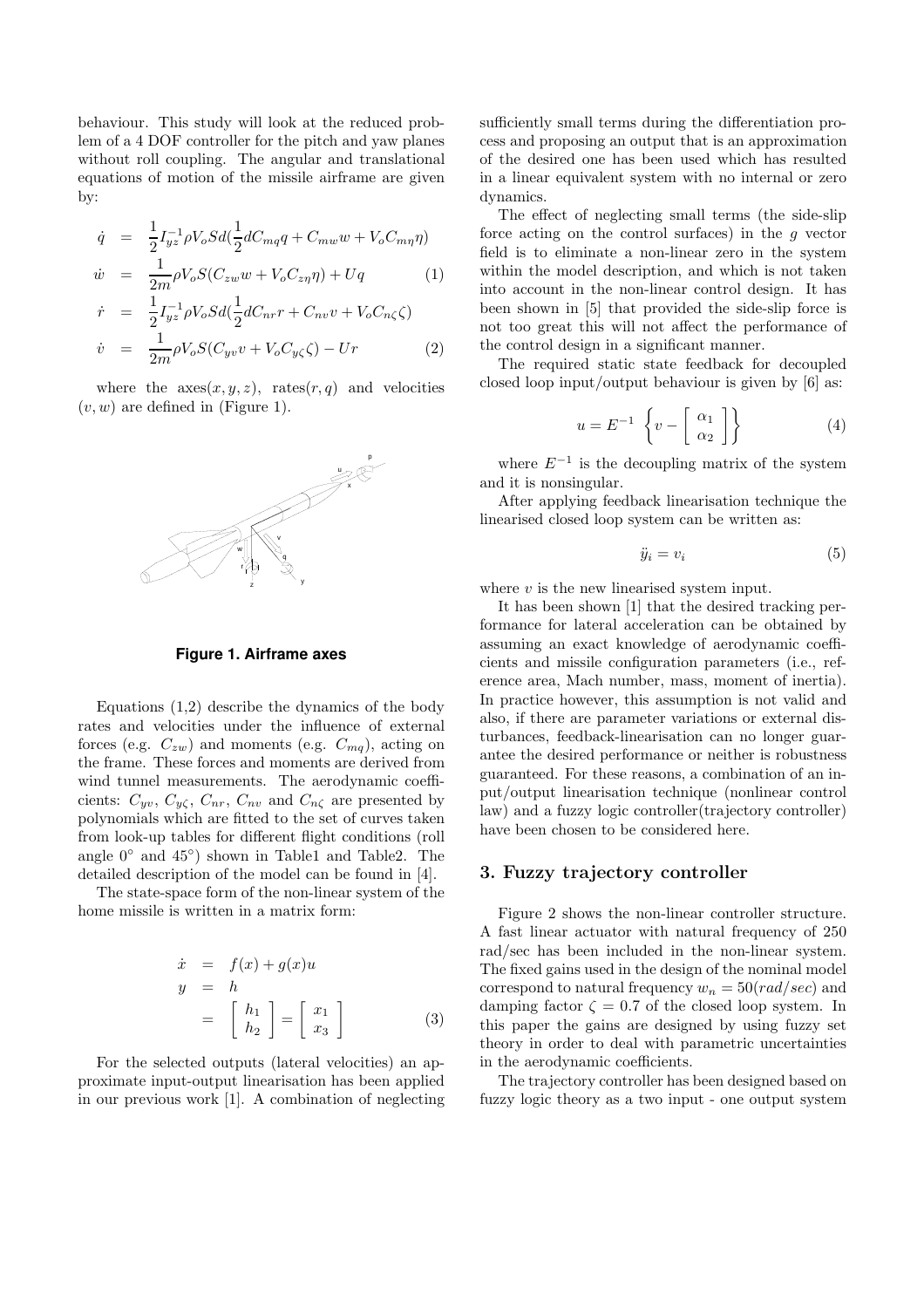

**Figure 2. Trajectory control design**



**Figure 3. Membership functions set**

with four membership functions for each variable (see figure 3). The membership functions position and the rules are generated using an evolutionary algorithm.

### 4. Multi-modelling: Sensitivity Analysis

Table 1 and 2 present the polynomials for the aerodynamic coefficients in supersonic range for different roll angles 0◦ and 45◦ . They are a set of curves in the plane of total incidence  $\sigma$  in [rads] and Mach number M. In these tables the  $c_{uv}$  polynomials present the *normal force* curves, the  $x_{cp}$  present the *centre of pressure* curves, cyz present the *rudder and elevator control forces* curves, and finally the  $c_{nr}$  present the *damping yawing and pitching moments* curves which are reasonably proportional to body rates.

The variations in aerodynamic coefficients have in-

troduced parametric uncertainties into the non-linear system. A large excursion on perturbations within the whole range of aerodynamic roll angles 0◦ and 45◦ have been examined and perturbations on each of the aerodynamic coefficients  $(c_{yz}, c_{yv}, x_{cp}, c_{nr})$  have been introduced into the system in a large variety of percentage deviation from nominal values.

Based up on simulations it has been found that some coefficients can be allowed larger percentage variation from the nominal case than others. Within the system we are able to tolerate  $\pm 50\%$  uncertainty in  $c_{uz}, c_{uv}, c_{nr}$ before it goes unstable. Also it has been found that the centre of pressure  $x_{cp}$  and the control surfaces  $c_{yz}$ polynomials have most significant effect on the close loop performance (the system is very sensitive to small changes) while the damping moment contribution in  $c_{nr}$  is small and the system is almost insensitive so can be simplified to be independent aerodynamic roll angle.

The sign of  $x_{cp}$  can tell us whether the system is stable or not. When the  $\sigma$  term of  $x_{cp}$  is varied to around  $+50\%$  change we get an unstable system.

| Normal force     | $c_{\mu\nu_0} = -25 + 1.0M - 60\sigma$                          |
|------------------|-----------------------------------------------------------------|
| Control surfaces | $c_{y\zeta_0} = 10 - 1.6M + 2.\overline{0\sigma}$               |
|                  | Centre of pressure $x_{cp_0} = 1.3 + 0.1M + 0.2\sigma$          |
|                  | Damping moment $\left  c_{nr} = -500 - 30M + 200\sigma \right $ |

**Table 1. Roll angle =** 0 ◦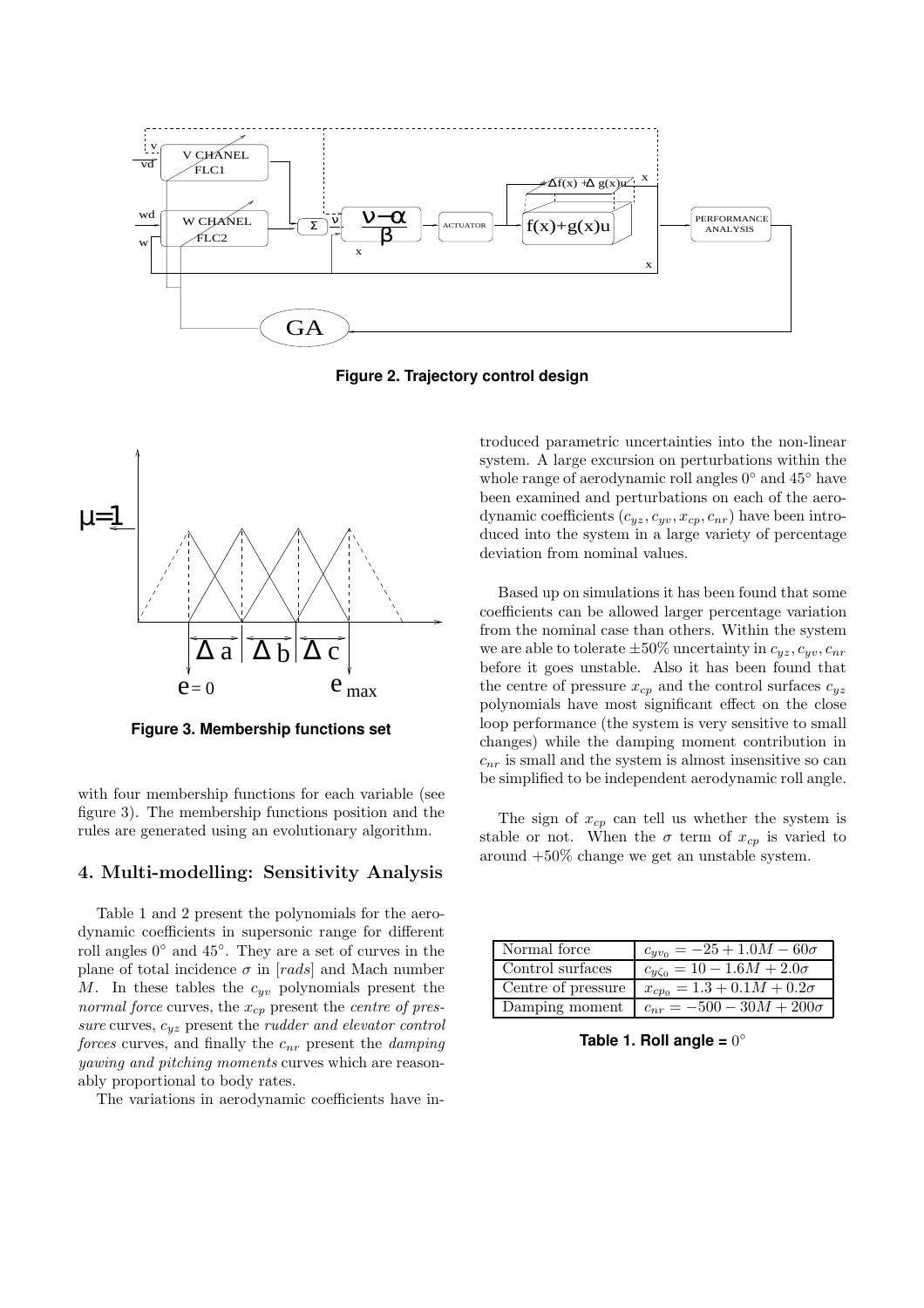| Normal force       | $c_{\psi v_0} = -26 + 1.5M - 30\sigma$           |
|--------------------|--------------------------------------------------|
| Control surfaces   | $c_{\psi \zeta_0} = 10 - 1.4M + 1.5\sigma$       |
| Centre of pressure | $x_{cp_0} = 1.3 + 0.1M + 0.3\sigma$              |
|                    | Damping moment $c_{nr} = -500 - 30M + 200\sigma$ |

**Table 2. Roll angle =** 45◦

## 5. GA operating on FLC membership functions

The proposed framework maintains a population of fuzzy rule sets with their membership functions and uses the evolutionary algorithm to automatically derive the resulting fuzzy knowledge base.

A hybrid real valued/binary chromosome has been used to define each individual fuzzy system. The real valued parameters are defined as being the  $[\delta a \delta b \delta c]$ values shown in figure 3. The binary component encodes the set of rules used in the system. Each rule is either on or off  $(0/1)$  and corresponds to the form:

if 
$$
A_i
$$
 AND  $B_j$  then  $O_k$  (6)

where  $A_i$  denotes membership function i of input  $A_i$ ,  $B_i$  denotes membership function j of input b, and  $O_k$ denotes membership function  $k$  of the output  $O$ . This process allows a full set of rules to be developed for the fuzzy system, but maintains a fixed length chromosome. The four membership function structure leads to a chromosome with 9 real valued genes and 64 binary genes. The fuzzy system used product for the member function 'AND'. The 'OR' function was not required as the rules were all expressed as 'AND' terms. The implication method was to chose the minimum value and crop the output member functions. The aggregation method was to choose the maximum values of the set of member functions. A centroid approach was used to defuzzify the output.

The evolutionary algorithm[7] follows the usual format of ranking, selection, crossover, mutation and evaluation but with the real and binary parts of the chromosomes being processed separately. The same number of offspring are generated as parents and a total replacement policy is used. This helps slow convergence and helps to reduce the effects of the noisy objective functions. A multi-objective approach was used to identify good solutions. A method known as non-dominated ranking was used in the evolutionary algorithm to allow the multi-objective problem to be handled easily. A detailed description of the nondominated ranking process may be found in [8].

Five objectives were used: rising time, steady state error, overshoot, settling time, and integral squared error. Two of the objectives, overshoot and rising time, have been treated as penalties in order to meet the specified requirements, i.e., if the parameters are within a required range, the penalty is zero; the penalty then increases when a threshold is exceeded.

To reduce the effects of the noise in the objective values, 5 trials of each chromosome were performed and the maximum values for each objective returned to the evolutionary algorithm. The evolutionary algorithm was run with a population size of 20 and for 300 generations.

#### 6. Results

Figure 4 shows the fuzzy surface of the trajectory controller generated by the evolutionary algorithm. This has been developed with the model exercising the full range of aerodynamic coefficients defined by tables 1 and 2. The performance of the fuzzy controller was verified by 200 random trials and the results are summarised in figure 5, where the solid line shows the response for  $0^{\circ}$  roll angle, and the broken line is for  $45^{\circ}$ .



**Figure 4. Surface of two input, one output fuzzy controller**

The desired acceleration  $a_d$  is achieved by using the non-linear equation  $a_d = f(v)$ . Therefore the trajectory controller performs a desired acceleration as a function of the lateral velocity demand. The error dynamics are constructed using the  $a_d$  signal and the feedback of the actual states - velocity, rate, and acceleration. The results for lateral acceleration demand  $10[m/sec^2]$  are shown in figure 5.

Figure 6 for fixed gains trajectory controller shows the influence on steady state error for both acceleration and velocity responces which is caused by the centre of pressure aerodynamic coefficient  $(x_{cp})$  for the extreme